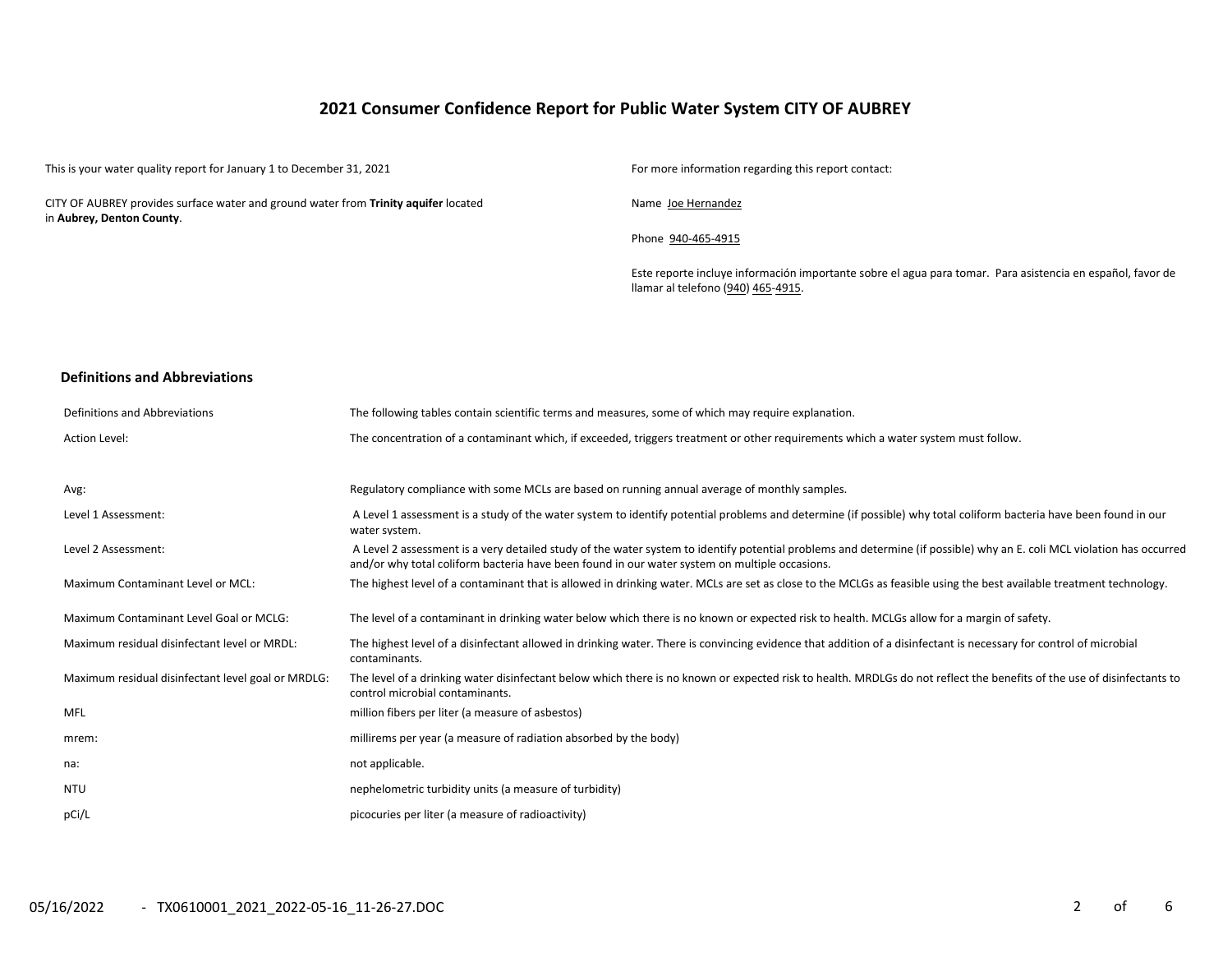### **Definitions and Abbreviations**

| ppb:                       | micrograms per liter or parts per billion                                           |
|----------------------------|-------------------------------------------------------------------------------------|
| ppm:                       | milligrams per liter or parts per million                                           |
| ppq                        | parts per quadrillion, or picograms per liter (pg/L)                                |
| ppt                        | parts per trillion, or nanograms per liter (ng/L)                                   |
| Treatment Technique or TT: | A required process intended to reduce the level of a contaminant in drinking water. |

## **Information about your Drinking Water**

The sources of drinking water (both tap water and bottled water) include rivers, lakes, streams, ponds, reservoirs, springs, and wells. As water travels over the surface of the land or through the ground, it dissolves naturally-occurring minerals and, in some cases, radioactive material, and can pick up substances resulting from the presence of animals or from human activity.

Drinking water, including bottled water, may reasonably be expected to contain at least small amounts of some contaminants. The presence of contaminants does not necessarily indicate that water poses a health risk. More information about contaminants and potential health effects can be obtained by calling the EPAs Safe Drinking Water Hotline at (800) 426-4791.

Contaminants that may be present in source water include:

- Microbial contaminants, such as viruses and bacteria, which may come from sewage treatment plants, septic systems, agricultural livestock operations, and wildlife.

- Inorganic contaminants, such as salts and metals, which can be naturally-occurring or result from urban storm water runoff, industrial or domestic wastewater discharges, oil and gas production, mining, or farming.

- Pesticides and herbicides, which may come from a variety of sources such as agriculture, urban storm water runoff, and residential uses.

- Organic chemical contaminants, including synthetic and volatile organic chemicals, which are by-products of industrial processes and petroleum production, and can also come from gas stations, urban storm water runoff, and septic systems.

- Radioactive contaminants, which can be naturally-occurring or be the result of oil and gas production and mining activities.

In order to ensure that tap water is safe to drink, EPA prescribes regulations which limit the amount of certain contaminants in water provided by public water systems. FDA regulations establish limits for contaminants in bottled water which must provide the same protection for public health.

Contaminants may be found in drinking water that may cause taste, color, or odor problems. These types of problems are not necessarily causes for health concerns. For more information on taste, odor, or color of drinking water, please contact the system's business office.

You may be more vulnerable than the general population to certain microbial contaminants, such as Cryptosporidium, in drinking water. Infants, some elderly, or immunocompromised persons such as those undergoing chemotherapy for cancer; persons who have undergone organ transplants; those who are undergoing treatment with steroids; and people with HIV/AIDS or other immune system disorders, can be particularly at risk from infections. You should seek advice about drinking water from your physician or health care providers. Additional guidelines on appropriate means to lessen the risk of infection by Cryptosporidium are available from the Safe Drinking Water Hotline (800-426-4791).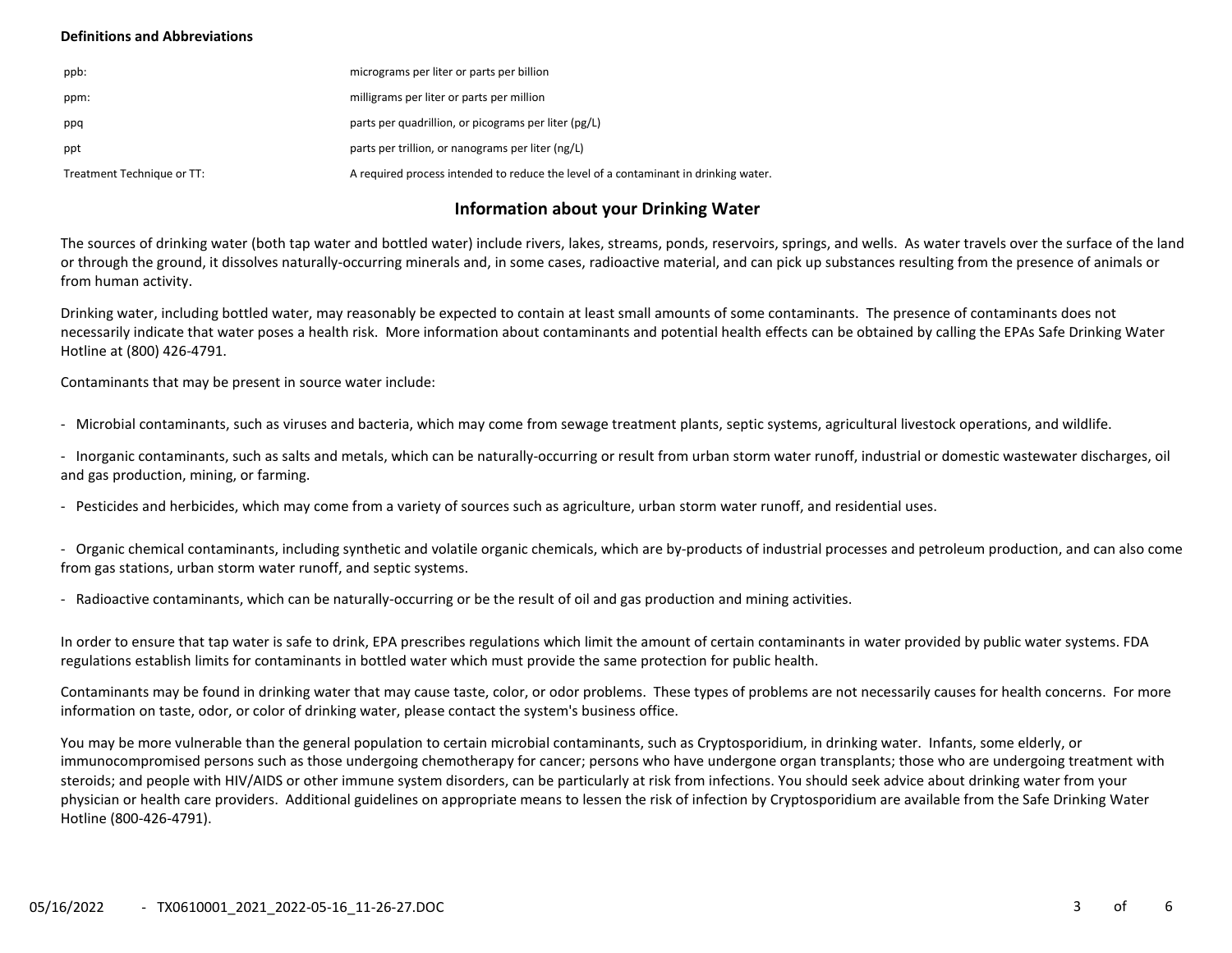If present, elevated levels of lead can cause serious health problems, especially for pregnant women and young children. Lead in drinking water is primarily from materials and components associated with service lines and home plumbing. We are responsible for providing high quality drinking water, but we cannot control the variety of materials used in plumbing components. When your water has been sitting for several hours, you can minimize the potential for lead exposure by flushing your tap for 30 seconds to 2 minutes before using water for drinking or cooking. If you are concerned about lead in your water, you may wish to have your water tested. Information on lead in drinking water, testing methods, and steps you can take to minimize exposure is available from the Safe Drinking Water Hotline or at http://www.epa.gov/safewater/lead.

#### **Information about Source Water**

TCEQ completed an assessment of your source water, and results indicate that some of our sources are susceptible to certain contaminants. The sampling requirements for your water system is based on this susceptibility and previous sample data. Any detections of these contaminants will be found in this Consumer Confidence Report. For more information on source water assessments and protection efforts at our system contact **Joe Hernandez, 940-440-9097.**

| <b>Lead and Copper</b> | Date Sampled | <b>MCLG</b> | <b>Action Level (AL)</b> | 90th Percentile | # Sites Over AL | <b>Units</b> | Violation | <b>Likely Source of Contamination</b>                                                                         |
|------------------------|--------------|-------------|--------------------------|-----------------|-----------------|--------------|-----------|---------------------------------------------------------------------------------------------------------------|
| Copper                 | 09/01/2020   | 1.3         | 1.3                      | 0.075           |                 | ppm          | Ν         | Erosion of natural deposits; Leaching from wood<br>preservatives; Corrosion of household plumbing<br>systems. |
| Lead                   | 09/01/2020   |             | 15                       | 1.2             |                 | ppb          | N         | Corrosion of household plumbing systems;<br>Erosion of natural deposits.                                      |

# **2021 Water Quality Test Results**

| Disinfection By-Products | <b>Collection Date</b> | <b>Highest Level</b><br><b>Detected</b> | Range of Individual<br>Samples | <b>MCLG</b>              | <b>MCL</b> | <b>Units</b> | Violation | Likely Source of Contamination             |
|--------------------------|------------------------|-----------------------------------------|--------------------------------|--------------------------|------------|--------------|-----------|--------------------------------------------|
| Haloacetic Acids (HAA5)  | 2021                   |                                         | $0 - 1.3$                      | No goal for the<br>total | 60         | ppb          |           | By-product of drinking water disinfection. |

\*The value in the Highest Level or Average Detected column is the highest average of all HAA5 sample results collected at a location over a year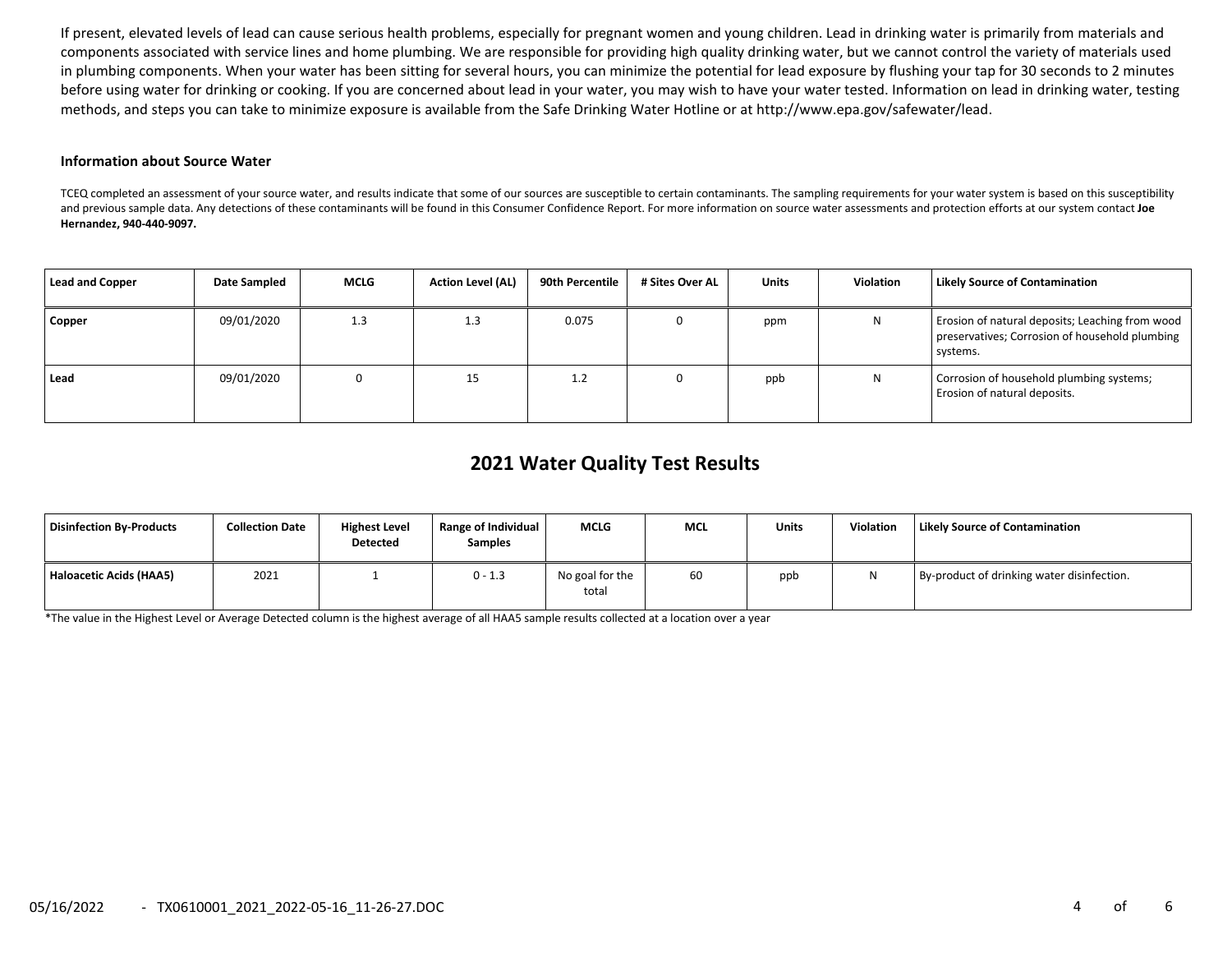| Total Trihalomethanes (TTHM) | 2021 | $1.05 - ?$<br>240 | No goal for the<br>tota. | 80 | nnt. | By-product of drinking water disinfection. |
|------------------------------|------|-------------------|--------------------------|----|------|--------------------------------------------|
|                              |      |                   |                          |    |      |                                            |

\*The value in the Highest Level or Average Detected column is the highest average of all TTHM sample results collected at a location over a year

| <b>Inorganic Contaminants</b>  | <b>Collection Date</b> | <b>Highest Level</b><br><b>Detected</b> | Range of Individual<br><b>Samples</b> | <b>MCLG</b> | <b>MCL</b> | <b>Units</b> | Violation | <b>Likely Source of Contamination</b>                                                                                            |
|--------------------------------|------------------------|-----------------------------------------|---------------------------------------|-------------|------------|--------------|-----------|----------------------------------------------------------------------------------------------------------------------------------|
| <b>Barium</b>                  | 2021                   | 0.019                                   | $0.012 - 0.019$                       |             |            | ppm          | N         | Discharge of drilling wastes; Discharge from metal<br>refineries; Erosion of natural deposits.                                   |
| Chromium                       | 2021                   | 5.2                                     | $3.9 - 5.2$                           | 100         | 100        | ppb          | N         | Discharge from steel and pulp mills; Erosion of<br>natural deposits.                                                             |
| <b>Fluoride</b>                | 10/05/2020             | 0.256                                   | $0.25 - 0.256$                        |             | 4.0        | ppm          | N         | Erosion of natural deposits; Water additive which<br>promotes strong teeth; Discharge from fertilizer and<br>aluminum factories. |
| Nitrate [measured as Nitrogen] | 2021                   | 0.0468                                  | $0.0371 - 0.0468$                     | 10          | 10         | ppm          | N         | Runoff from fertilizer use; Leaching from septic tanks,<br>sewage; Erosion of natural deposits.                                  |

| l Radioactive Contaminants | <b>Collection Date</b> | <b>Highest Level</b><br><b>Detected</b> | Range of Individual<br><b>Samples</b> | <b>MCLG</b> | <b>MCL</b> | <b>Units</b> | <b>Violation</b> | <b>Likely Source of Contamination</b> |
|----------------------------|------------------------|-----------------------------------------|---------------------------------------|-------------|------------|--------------|------------------|---------------------------------------|
| Combined Radium 226/228    | 04/12/2016             | 1.5                                     | $1.5 - 1.5$                           |             |            | pCi/l        | N                | Erosion of natural deposits.          |

| Volatile Organic Contaminants | <b>Collection Date</b> | <b>Highest Level</b><br><b>Detected</b> | Range of Individual<br><b>Samples</b> | <b>MCLG</b> | <b>MCL</b> | Units | Violation | Likely Source of Contamination                                            |
|-------------------------------|------------------------|-----------------------------------------|---------------------------------------|-------------|------------|-------|-----------|---------------------------------------------------------------------------|
| Xylenes                       | 2021                   | 0.00076                                 | $0 - 0.00076$                         | 10          | 10         | ppm   |           | Discharge from petroleum factories; Discharge from<br>chemical factories. |

### **Disinfectant Residual**

**A blank disinfectant residual table has been added to the CCR template, you will need to add data to the fields. Your data can be taken off the Disinfectant Level Quarterly Operating Reports (DLQOR).**

| Disinfectant Residual | Year | Average Level | Range of Levels<br><b>Detected</b> | <b>MRDL</b> | <b>MRDLG</b> | <b>Unit of Measure</b> | Violation (Y/N) | Source in Drinking Water                 |
|-----------------------|------|---------------|------------------------------------|-------------|--------------|------------------------|-----------------|------------------------------------------|
| <b>Chlorine</b>       | 2021 | ے ۔           | ⊥-"                                |             |              | ppm                    | 1 V             | Water additive used to control microbes. |